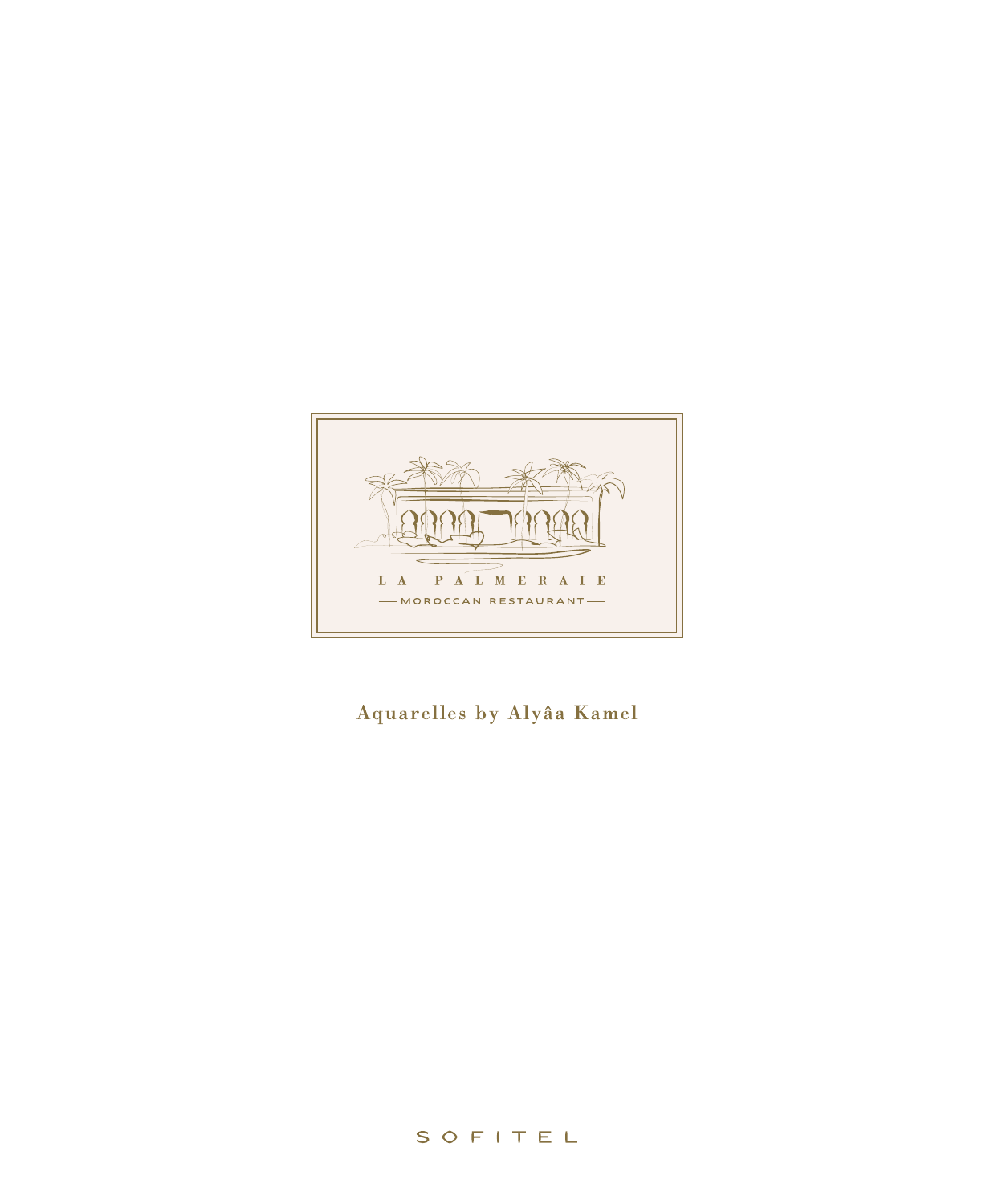عليـاء كامـل. التــي. رسـمتــ "AQUARELLES" الأصلــي. لـهــذه المنيــو، هــي. فنانــة سويســرية مــن أصــل مصــري تـميشن وتممــل فـي. جنيــف وقـاسـتضيفتــ مــن خلال جالپری سفرخان. وهئ تسافر لترسـم المــدن التئ تقــوم بزيارتهــا وقد قــامـتـ باختيـــــار ال "AQUARELLES" لِأَطْهَارِ الإنطباعِ والمشاعرِ في دولة المغرب العربي.

ALYÂA KAMEL WHO PAINTED THE ORIGINAL AQUARELLES FOR THIS MENU, IS A SWISS ARTIST FROM EGYPTIAN ORIGIN, SHE LIVES AND WORKS IN GENEVA. ALYÂA KAMEL IS REPRESENTED IN CAIRO BY THE GALLERY SAFARKHAN. ACCORDING TO HER TRAVELS, SHE SKETCHES THE CITIES SHE VISITS, HER AQUARELLES WERE CHOSEN TO SHOW THE IMPRESSION AND EMOTIONS OF MOROCCO.

WWW.ALYAAKAMEL.COM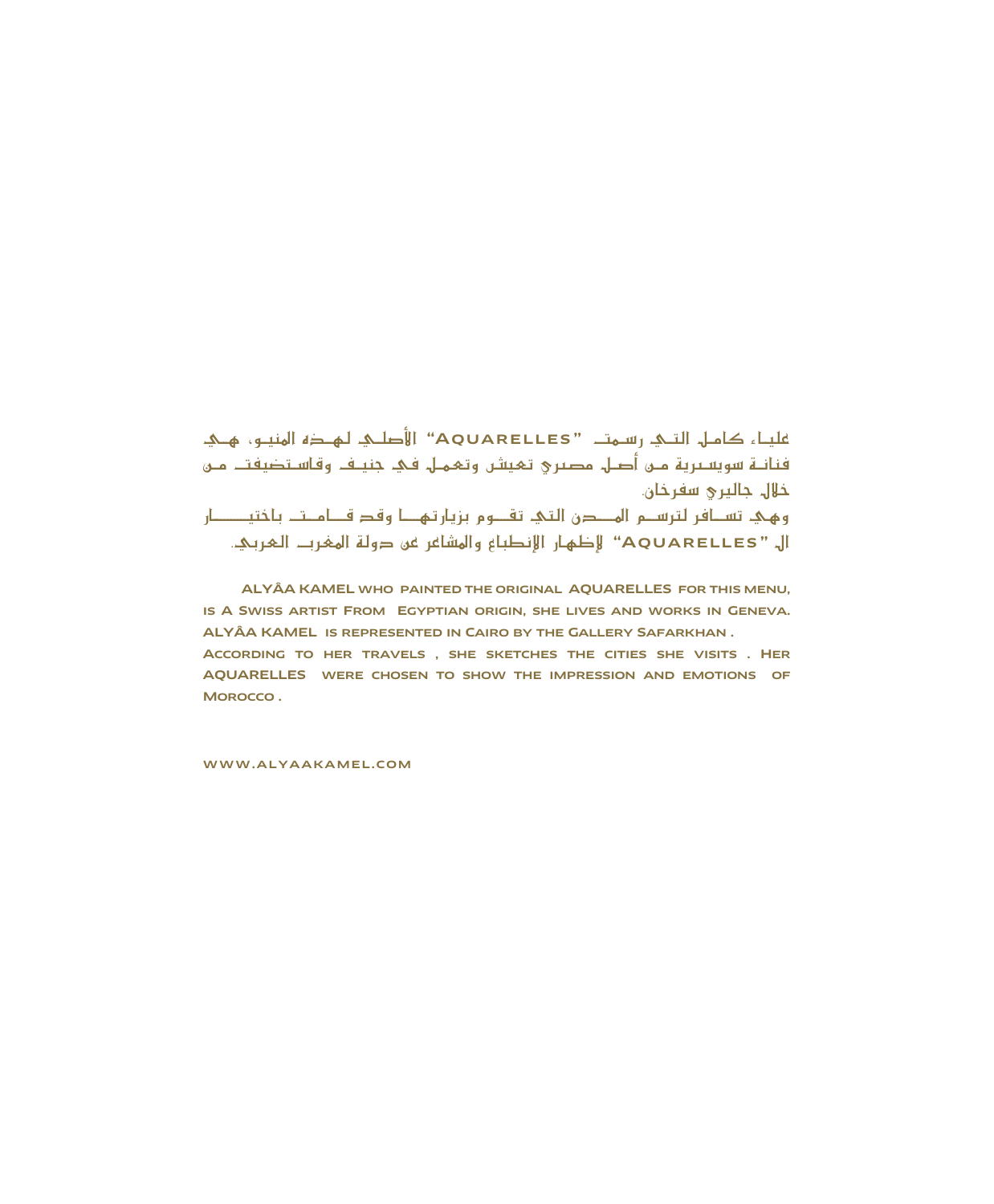فند التنـزه بطـول. ممشـئ. فنـدق سـوفيتل. الجزيـرة بـالقـاهـرة تجـد عـدة مخـارح علـئ. النيل بحول المطعم المغربك«البالهوربه» مع الطواحن الأندلسية الشهيرة والنكهات المحلاة بالتوابل الأصلية اللذبذة التي حلبت منقلب مراكش للقاهرة .

ويهتبر المطبخ المغربـي مـن أهـم المطابـخ الـهـالميــة بسـبب تنوعـه ويرجـع ذلـك إلـي التاريخ الطويل لبلاد المغرب العربي المليك بالمستعمرين والمهاجرين الذين تركوا يصماتهم فير البحصون

فهنـاك أكلات تقليديـة يرجع تاريخهـا إلـى السكان الاوائـل. والتــي لا تـزال. موجـودة حتك الآن ومنها الكسكسك والطواحن الأساسية

أمـا مــع قــدوم الـمــرب للـهفــرب جلبـت التوابــل الهختلفــة والهكسـبرات والفواكــه المحففة والحلو والهر مها كما في طاحن اللحم بالبلح.

والهوريبون قدميوا الزبتيون وغصير الزبتيون أميا البهيود الهوريبون فقيد ابتدعيوا المخللات والليمون وفيرها للمحافظة على الأطعمة .

أمــا الإمبراطوريــة الـمحثمانيــة فقــد نقلــوا الشــواء (الكيــاب) إلـم المفــرب وهــده الأطباق اللديدة تطور متعه تذوق الأطعمة المغربية في هذا المكان الرائع.

STROLLING ALONG SOFTEL EL GEZIRAH, QUAL DU NILE PROMENADE, YOU WILL FIND SEVERAL EXCLUSIVE TERRACES ON THE NILE ADJACENT TO LA PALMOURIA, MOROCCAN RESTAURANT WITH THE ARAN ANDALUSIA SETTING OFFERING TRGINES FLAVORED BY AUTHENTIC SELECTION OF SPICES BROUGHT FROM THE HEART OF MARRAKESH TO DOWN TOWN CAIRO.

MOROCCAN CUISINE IS CONSIDERED BEING ONE OF THE MOST IMPORTANT CUISINES IN THE WORLD BECAUSE OF ITS DIVERSITY OF INFUENCES, ONE CAN TRACE THE COUNTRY'S LONG HISTORY OF THE COLONIZERS AND IMMIGRANTS WHO HAVE LEFT THEIR MARK.

THE CUISINE OF THE FIRST INHABITANTS, THE BERBRS, STILL EXISTS TODAY IN THE STAPLE DISHE LIKE TAGINE AND COUSCOUS . THE ARAB INVASION BROUGHT NEW SPICES, NUTS, DRIED FRUITS AND THE SWEET AND SOUR COMBINATIONS THAT WE SEE IN DISHES LIKE TAGINE WITH DATES AND LAMB.

THE MOORS INTRODUCED OLIVES, OLIVE JUICE AND CITRUS WHILE THE JEWISH-MOORS LEFT BEHIND, THEIR SOPHISTICATED PRESERVING TECHNIQUES THAT WE SEE IN THE FREQUENT USE OF PRESERVED LEMONS, PICKLES AND OTHERS . THE OTTOMAN EMPIRE INTRODUCED BARBEOUE (KEBABS) TO MOROCCON.

THESE DELICIOUS DISHES REVEAL THE PLEASURE OF THE PLACE.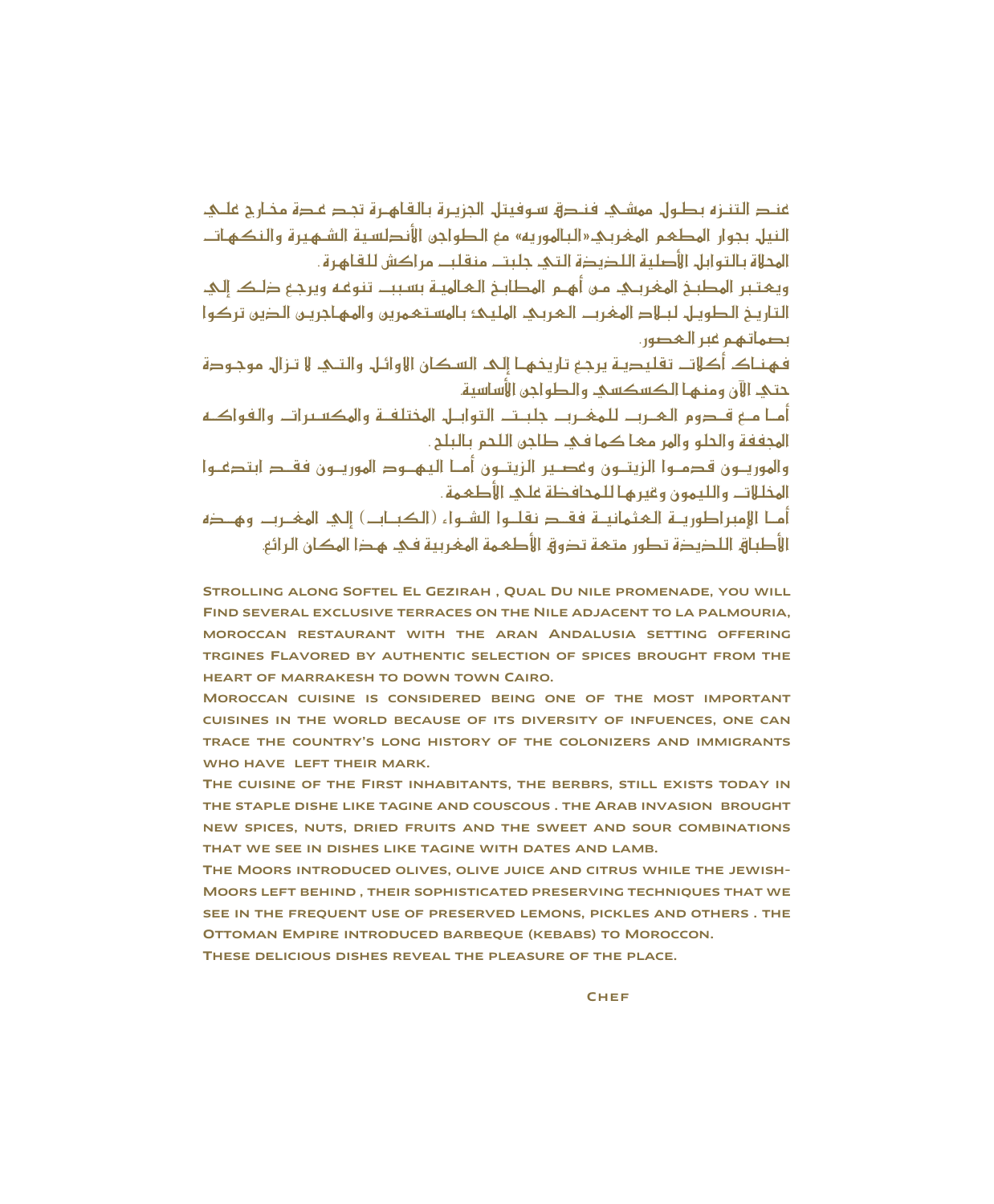# الشـوربـــة والهـــقبـــلاتــ SOUP AND APPETIZER

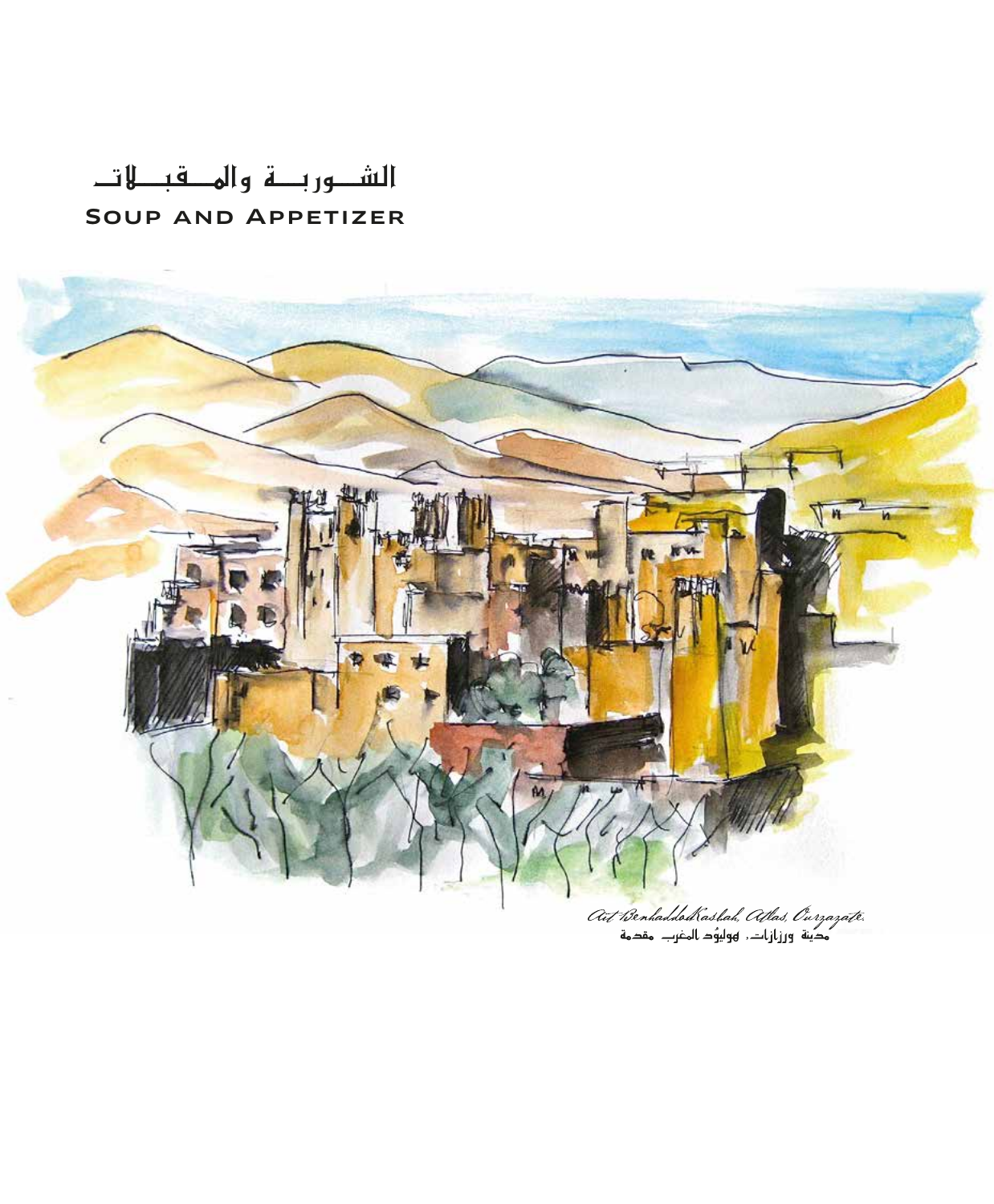## شوربة الحريرة المغربية ــ ١٩٥ جنيه

شورية مــغـربية تقليحية تتڪون من قـطـم لحـم صـــغـيرة، حـمـص، عـحس، طـمـاطـم طازجـة، زعـفـران ويقـحونس .

## مختارات من السلاطات المغربية (٥ أنواع) ــ ٢٦٥ جنبه

## سلطة البنجر ٨٠ جنيه

سلطة البنجر الطازج بالبقدونس والثوم .

## سلطة بلدى ٧٥ جنيه

السلطة العــغـربية الكـالسـيكـية المكـونة من الطـماطم الفـلفل المشـوى، الثوم، زيت الزيتون واللـيمـون .

## 

.<br>النڪهة المــغربية مـع لمسـة من الــعسـل وماء الزهر

## ز علوک ۹۰ جنیه

سلطة الباذنجان مـم الطماطم، الثوم، التوابل، زيت الزيتون والخبز المحمص .

## شكشوكة ٨٠ حنيه

سلطة الفلفل الإخضر وتسعى بالتكتوكا في العــفرب .

## سلطة الهغ ١٣٠ حنيه

مخ مقلي مـم صـوص الشرمـولـة والـتوابل الـمـــغـربية

## MOROCCAN HARIRA SOUP L.E 195

TRADITIONAL MOROCCAN SOUP WITH CUBES OF MEAT, TOMATO, LENTIL, CHICKPEA AND FRESH HERBS.

## SELECTION OF 5 DELICIOUS MOROCCAN SALADS L.E 265

### BEETROOT SALAD L.E 80

FRESH STEAMED BEETROOT SALAD WITH FRESH GARLIC AND PARSLEY.

#### BALADI SALAD L.E 75

THE CLASSIC MOROCCAN SALAD MADE WITH TOMATOES, ROASTED BELL PEPPERS, GARLIC, EXTRA VIRGIN OLIVE OIL AND LEMON CONEIT

#### TOMATOES, HONEY & ALMONDS SALAD L.E 70

A MOROCCAN SPECIALITY WITH THIS DELICSTE TOUCH OF HONEY AND ROSE WATER.

#### ZAALOUK L.E 90

A TRADITIONAL MOROCCAN SALAD MADE WITH EGGPLANT, TOMATOES, GARLIC, AND EXTRA VIRGIN OLIVE OIL SEASONED WITH MOROCCAN SPICES.

#### SHAKSHOUKA L.E 80

KNOWN IS SOME AREAS OF MOROCC AS TAKTOUKA, THIS SALAD IS MADE WITH ROASTED BELL PEPPERS, GARLIC, HERBS, EXTRA VIRGIN OLIVE OIL AND FRESH LEMON JUICE.

#### CHARMOULA SALAD L.E 130

FRIED LAMB BRAIN WITH THE CHERMOULA SAUCE AND MOROCCAN SPICES.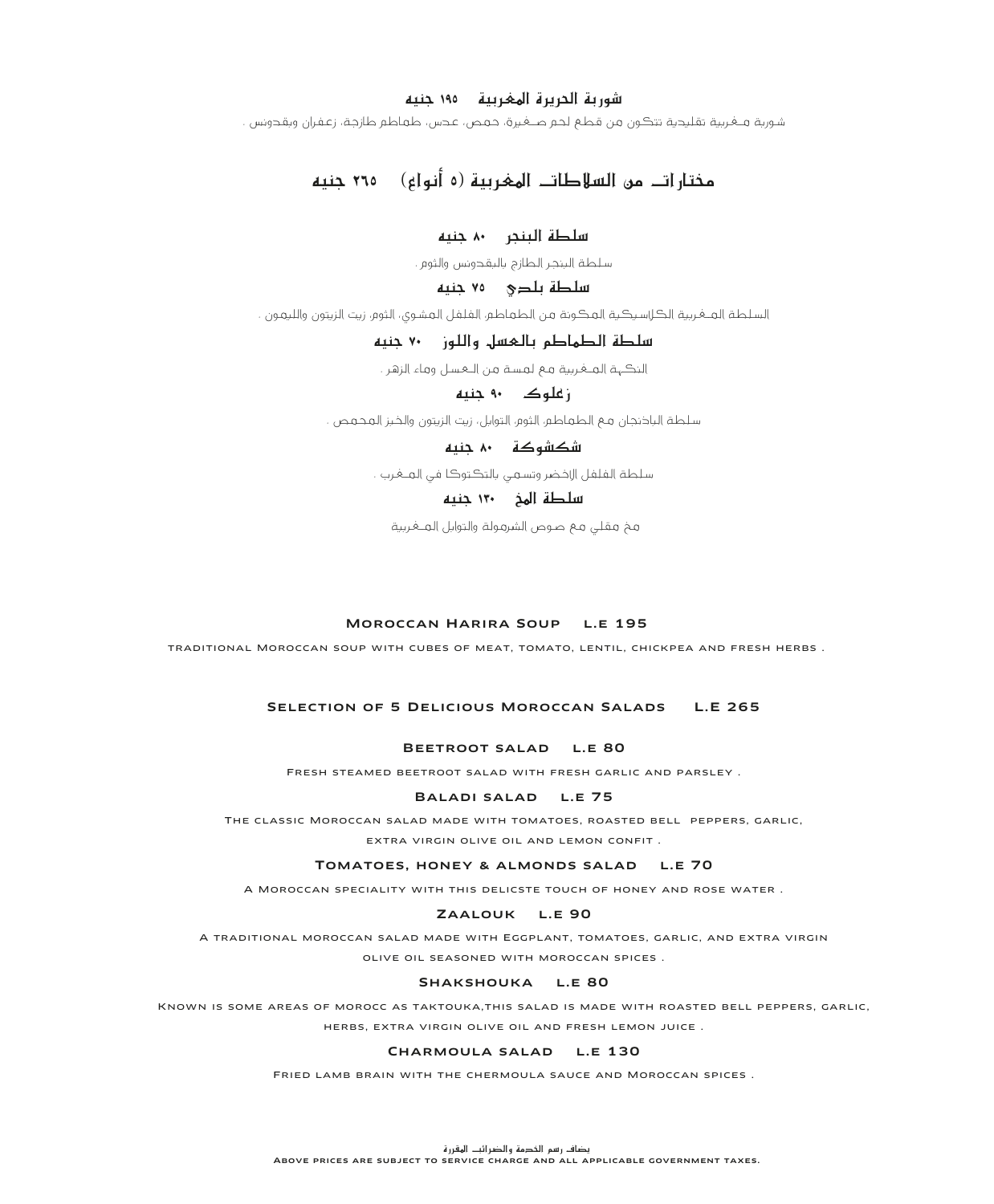# بريوات وباستيلا **BRIOUATS & PASTILLAS**

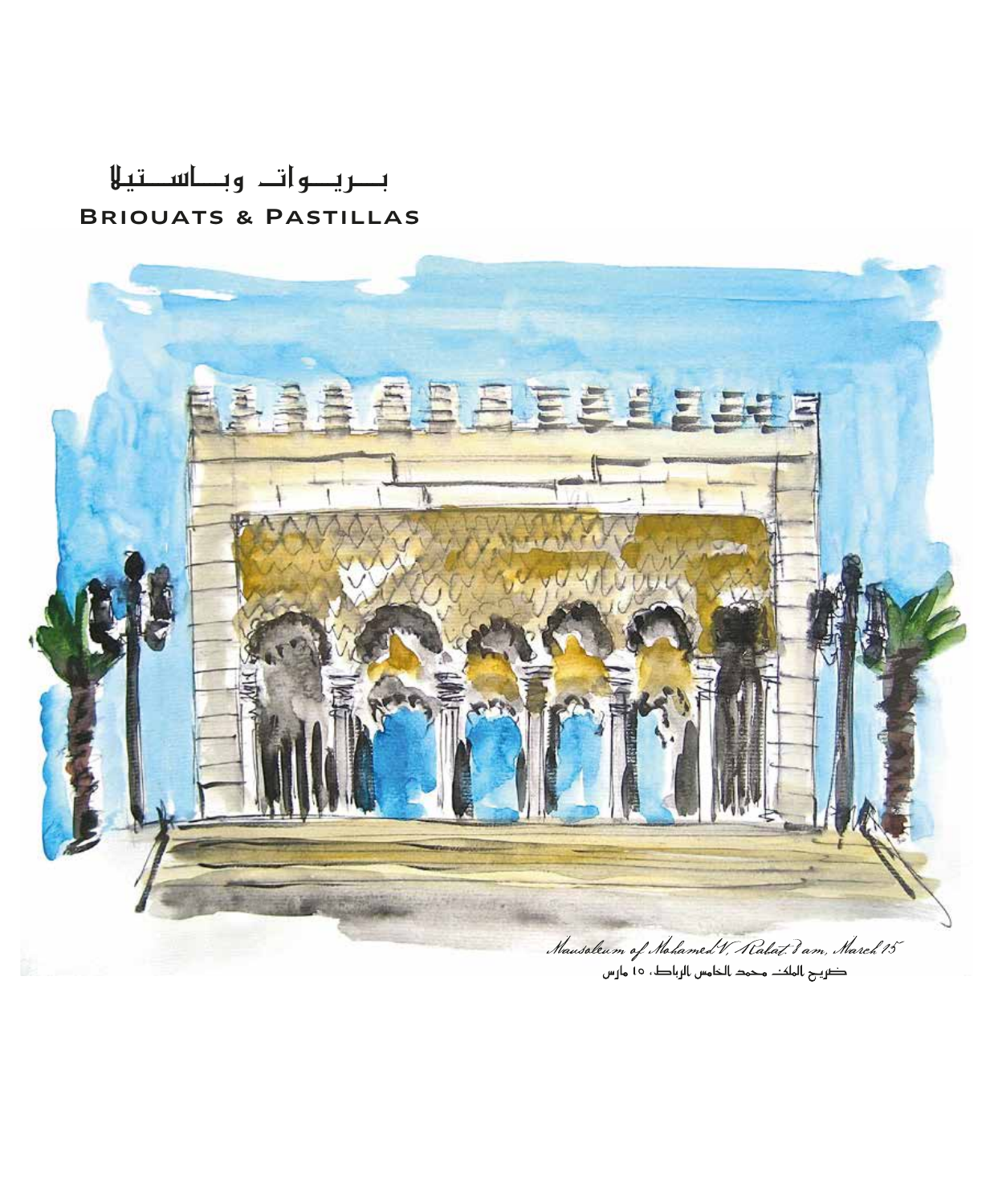## بريوات، ٤ قطع م٢١٥ جنيه

مختارات من البريوات .

## بريوات كفتة مع الجبن، ٤ قطع م<u>٢٥٠ حنيه</u>

.<br>بريوات محشوق باللحم المغروم ، جين والتوابل المــغربية

## بريوات خضار ، ٤ قطع **١٧٠ جنيه**

.<br>بريوات محشوة بالخضروات مع التوابل وصلصة الصوبا

## بريوات جهبري، ٤ قطع ٢٦٠ جنيه

بريوات محشوة بالجمبري والشــعرية الصـينية مـع التوابل المــغـربية والصـلصـة الحار .

## بريوات حينة، ٤ قطع ١٨٥ جنيه

.<br>بريوات محشوة بالجين الحلومي وقليل من الثوم

## باستيلا دجاح **٣٣٠** حنيه

العلفوفة في عجينة ورق الباستيلاالعـغربية الشهية المقرمشة المحشوة بالزعفران، اللوز، الحشو الحلو مع البرتقال، ماء الزهر، السكر، القرفة .

## باستيلا حهيري ٤٤٠ جنيه

جميري باستيل من أشهر الأطباق الكلاسيكية المـغـربية الجميري المتبل المحشوة مـم الاضافات المقرمشة مع اللوز ونكهة الزعفران والقرفة وذلك بالإضافة إلى مزيج من النكهات الرائعة الملفوفة في عجينة ورق الباستيل .

## ¬«æL **٢٤٠** ᫪°Sƒe Qɰ†N Ó«à°SÉH

.<br>العلفوفة في عجينة ورق الباستيل محشوق بالخضروات العوسعية الطازجة

#### Briouats are savory or sweet pastry very popular in moroccan cuisine . They are madeof and filling encased in filo pastry and deep fried

## SELECTION OF BRIOUATS, 4 PIECES 215 L.E.

Assortment of mixed briouats.

### Kofta and Cheese briouats, 4 Pieces 250 l.e

Stuffing made with grounded beef, cheese and moroccan spices.

#### Vegetable Briouats, 4 Pieces 170 l.e

Stuffing with braised mixed vegetables, spices and soy sauce.

#### SHRIMPS BRIOUATS, 4 PIECES 260 L.E

Stuffing made with sauteed shrimps and chinese noodles, seasoned with moroccan spices and hot sauce.

#### CHEESE BRIOUATS, 4 PIECES 185 L.E.

Stuffing made with halloumi cheese and a hint of garlic.

#### Chicken Pastilla 330 l.e

Morocco's famous chicken pie . a light, crispy pastry shell conceals savory saffron chichen spicy stuffing and crunchy topping of fried almonds, sweetened and flavored with orange flower water .a garnish of powdered sugar and cinnamon .

## SHRIMPS PASTILLA 440 L.E

This is a classic Moroccan dish, spices stuffing and crunchy topping of fried almonds and flavored saffron and cinnamon .

#### vegetables pastilla 240 l.e

filo pastry stuffed with fresh seasonal vegetables .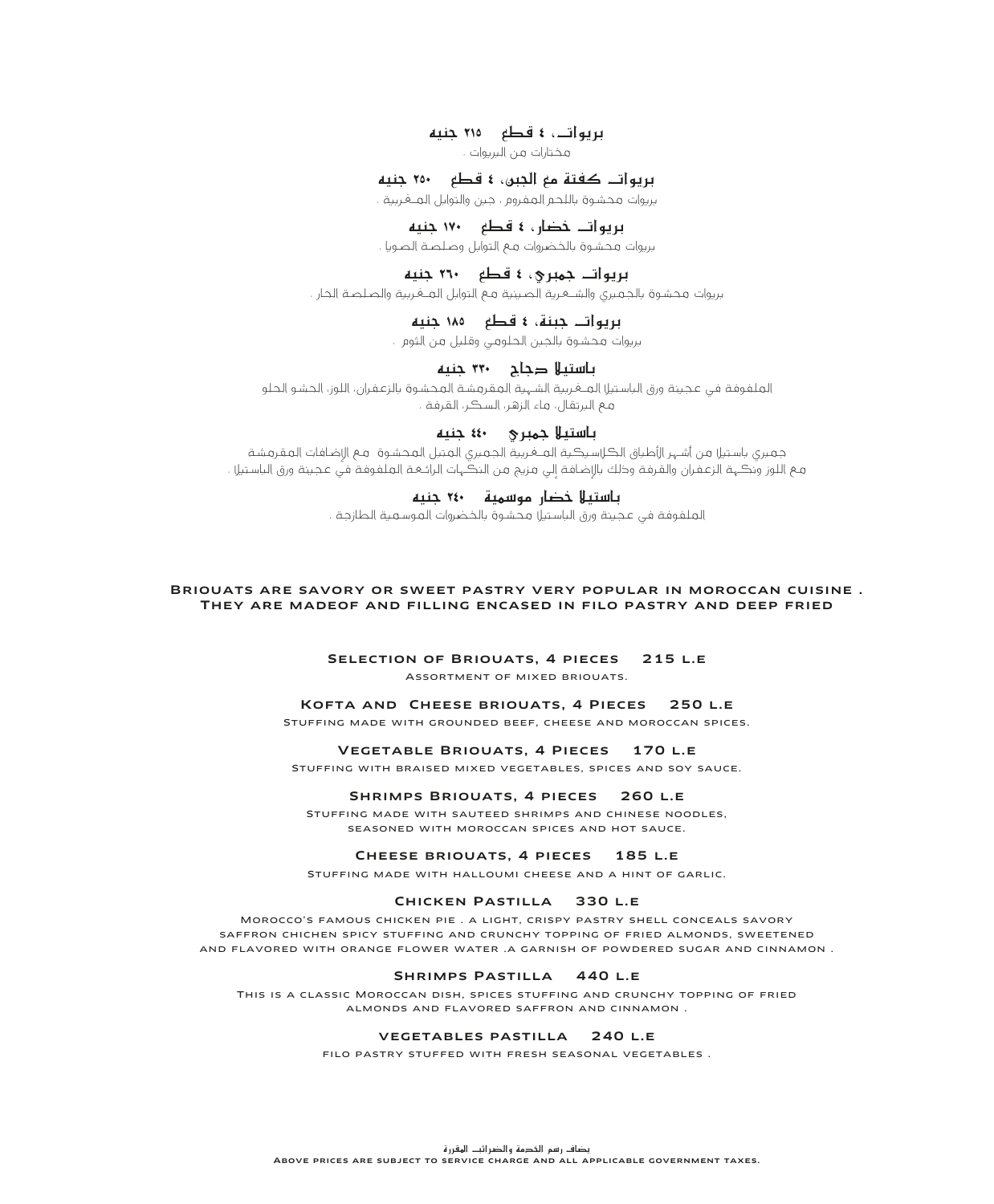الطواجين **TAGINES** 

![](_page_7_Picture_1.jpeg)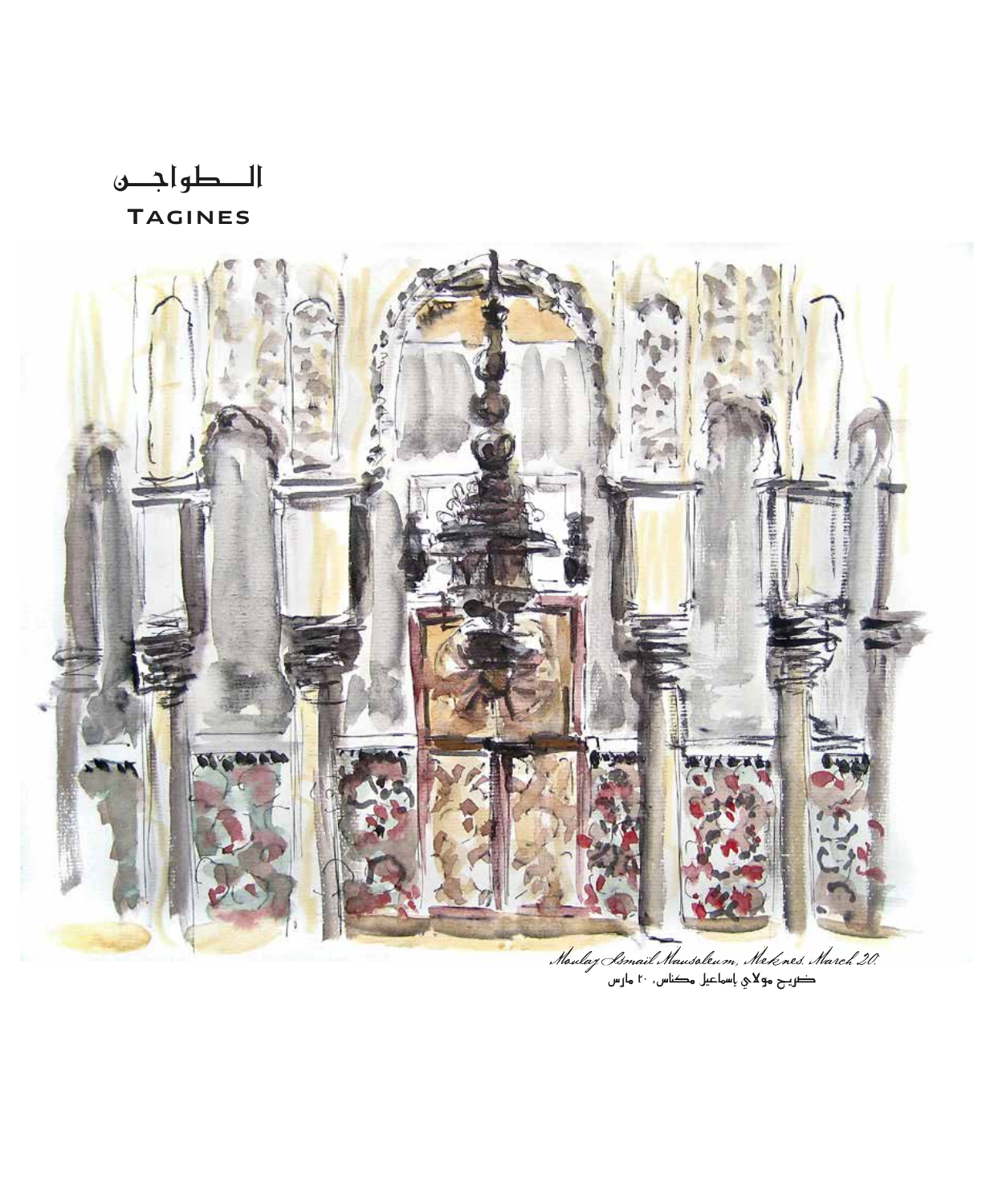الطاجن هو نوع فريد من السيراميك أو الطين يستخدم في تجهيزات المطابخ المغربية والغُطاء العلوي للطاحر، مو قتة مدورة أو مِدروط تشكل متميز والطاجن كلّمة تعني أيضاً « المطبوخة البطيئة » داخل معدات طبخ فريدة من نوعها غادة الطاجن هو الأكلة الغنية باللحوم، الدجاج ، او السمكــ، وقالبا ما تتضمن الخضرواتــ أو الفاكهـة.

> طنحية مراكشية ١٠٠ حنيه .<br>اللحم البتلو مـم الثوم، بشر الليمون، مـم الكـمـون و الزعـفـران .

طاجڻ سهڪ مع 3 أنوع من الفلفل - ٤٤٠ جنيه في هذا الطاجن اللخيخ يحتوي على ثالث أنوع من الفلفل الحلو مع الكمون والثوم .

> طاجن الدجاج المحمرة ـــ ٣٤٠ جنيه الحجاج مع البصل، الزنجييل، الزعفران، الزبتون، الخل واللبهون .

## طاحن اللحم الضان مع الفواكه الحافة ٤٤٠ حنيه

اللحـم الضـان مـم البرقـوق والتوابل مـن الزنجـبيل والزعـفـران والقـرفـة والـفـلـفـل .

طاحي الحهيري ــــ ٥٨٠ حنيه جميري جاميو مع الطماطم والأعشاب الطازجة المطبوخة بالطريقة المــغربية التقليدية .

طاحن حيال الاطلس ٢٠٠ جنبه طاجن اللحم البتلو مع الخضروات الموسمية، بالأعشاب الطازجة والتوابل المــغـربية .

> طاحي الدحاح بالبطاطس ٥٥٠ جنيه طاحن الجحاج بالبطاطس المطبوخة ببطء مع الزنجييل والثوم .

A TAGINE IS A UNIQUE TYPE OF MOROCCAN CERAMIC OR CLAY USED IN COOKWARE. THE TOP COVER OF THE TAGINE IS DISTINCTIVELY SHAPED INTO A ROUNDED DOME OR CONE. THE WORD TAGINE ALSO REFERS TO THE SUCCULENT DISH WHICH IS SLOW- COOKED INSIDE UNIQUE COOKWERE. TYPICALLY, A TAGINE IS A DISH RICH STEW OF MEAT, CHICKEN OR FISH, AND MOST OFTEN INCLUDES VEGETABLES OR FRUITS.

TANGIA MARRAKECHIA 410 L.E

VEAL WITH GARLIC, LEMON, CUMIN AND SAFFRON.

#### TAGINE OF FISH WITH 3 BELL PEPPERS 440 LE

PILI-PILI PIOUANT, CAYENNE PEPPERS, SEASONED GARLIC, CUMIN AND SWEET PAPPIKA, BLENDED MARVELOUSLY WITH THE THREE COLORS OF PEPPERS IN THIS SAVORY TAGINE.

## TAGINE OF CHICKEN MOHAMARE 340 L.E

CLASSIC MOROCCAN DISH FLAVORED WITH ONIONS, GINGER, SAFFRON, OLIVES AND PRESERVED LEMONS.

## TAGINE OF LAMB WITH DRIED FRUITS 440 L.E

A DISH THAT COMBINES SWEET PRUNES AND MEAT WITH FRAGRANT SPICES OF GINGER, SAFFRON CINNAMON AND PEPPERS

#### TAGINE OF PRAWNS 580 L.E.

JUMBO PEAWNS WITH FRESH TOMATOES AND FRESH HERBS COOKED IN THE TRADITIONAL MOROCCAN WAY.

## TAGINE ATLAS MOUNTAINS 420 L.E

TAGINE VEAL MEAT MIXED WITH FRESH SEASONAL VEGETABLES, FRESH HERBS AND MOROCCAN SPICES.

#### TAGINE CHICKEN WITH POTATOES 355 LE

SLOW COOKED CHICKEN BITE AND POTATOES, FLAVORED WITH GINGER AND GARLIC.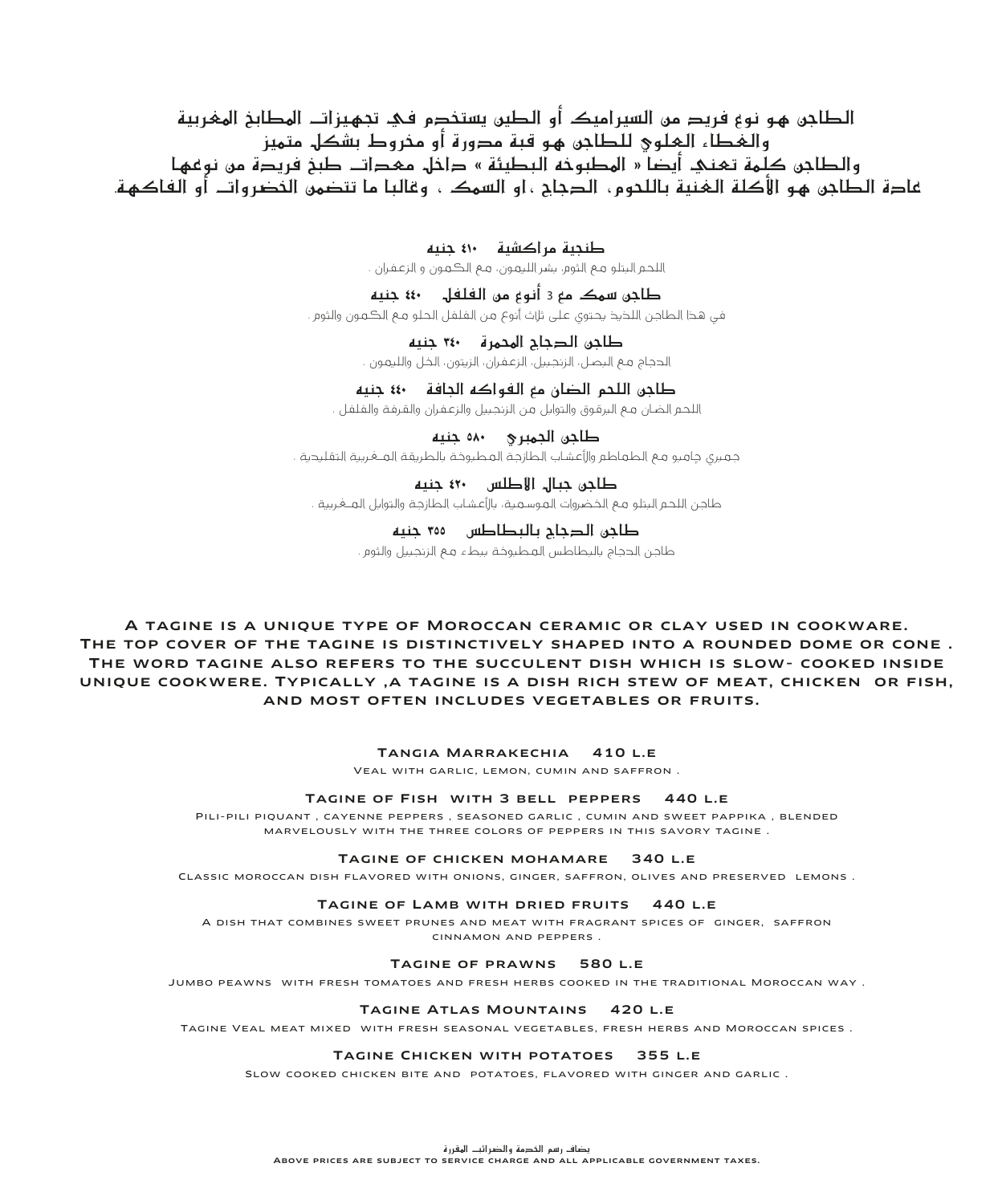$\Delta$  in  $\Delta$  in COUSCOUS

.<br>12. Marracech souch March<br>السوق المغربي, 11 مارس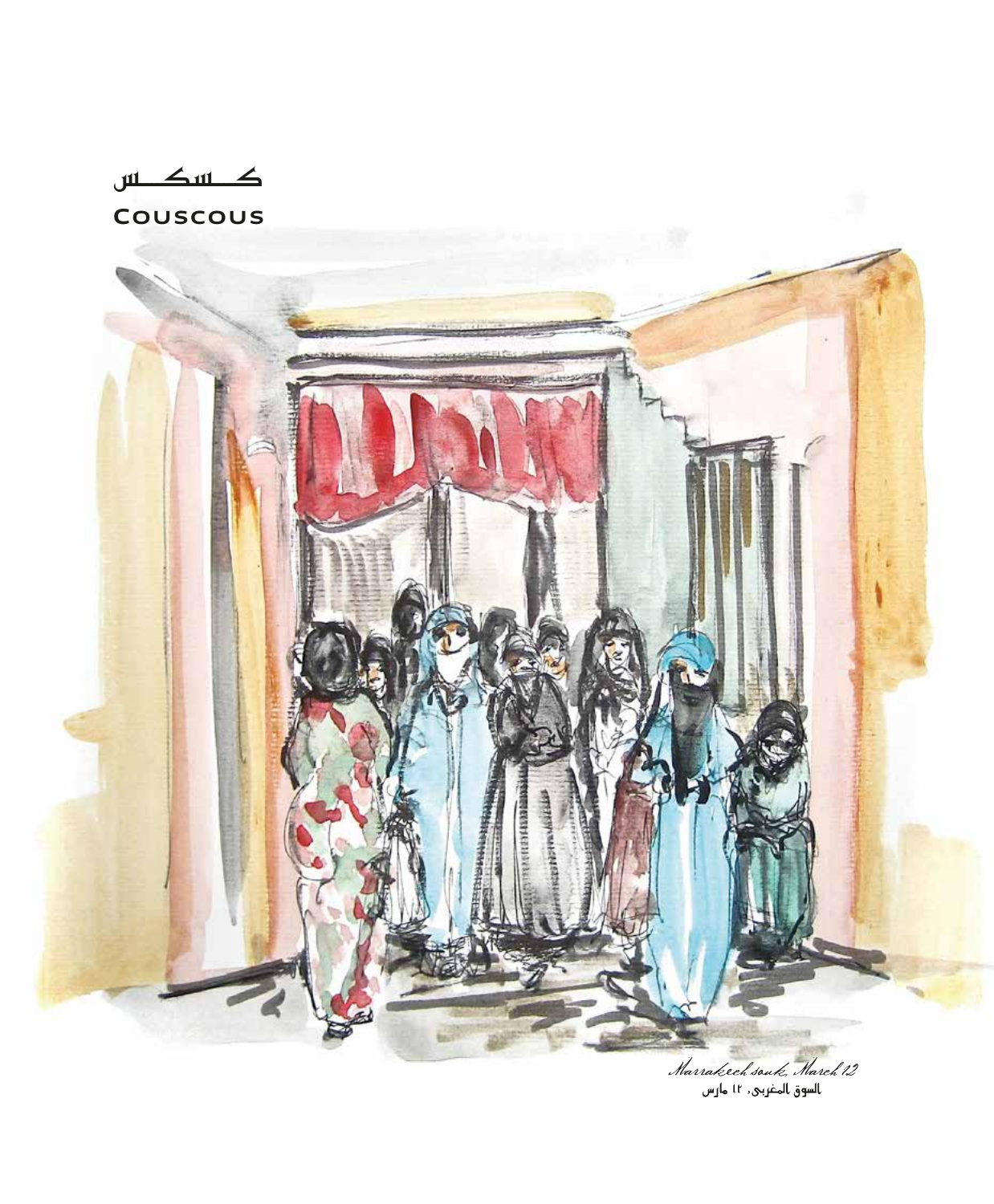کسکس بیضاوی

## بالخضر وات ٢٢٠ جنيه

بالدجاج ٣٣٠ جنيه

## باللحم الضان ٣٧٠ جنيه

كسكس تفايا ٣٦٠ حنيه

الكسكس الملغربي مع البصل الحلو والزبيب واللوز المتبل مع القرفة والسكر الناعم باللحم الضأن

## کسکس روپال ۳۹۵ جنیه

اختيارك من اللحم البقرى او الضأن مع الحجاج المطبوخ ببطء ،البصل والخضروات الموسمية

كسكس سادة ١٢٠ جنيه

## آرز ۸۵ جنیه

## البطاطس الهقلية محمنيه

## COUSCOUS BIDAOUL

### WITH VEGETABLES 220 L.E

WITH CHICKEN 330 L.E

WITH LAMB 370 L.E

## COUSCOUS TEFAYA 360 L.E

SERVED WITH LAMB, DRIED RAISINS AND CARAMELIZED ONIONS. TEFAYA REFERS TO THE SWEET AND SPICY CAREMELIZED ONIONS.

#### ROYAL COUSCOUS 395 L.E

CHOICE OF SLOW COOKED BEEF OR LAMB WITH CHICKEN, SPICY CARAMELIZED ONIONS AND SEASONAL VEGETABLES

### **ADDITIONAL SIDE DISHES**

PLAIN COUSCOUS 120 L.E

## **RICE 85 L.E.**

FRENCH FRIES 80 L.E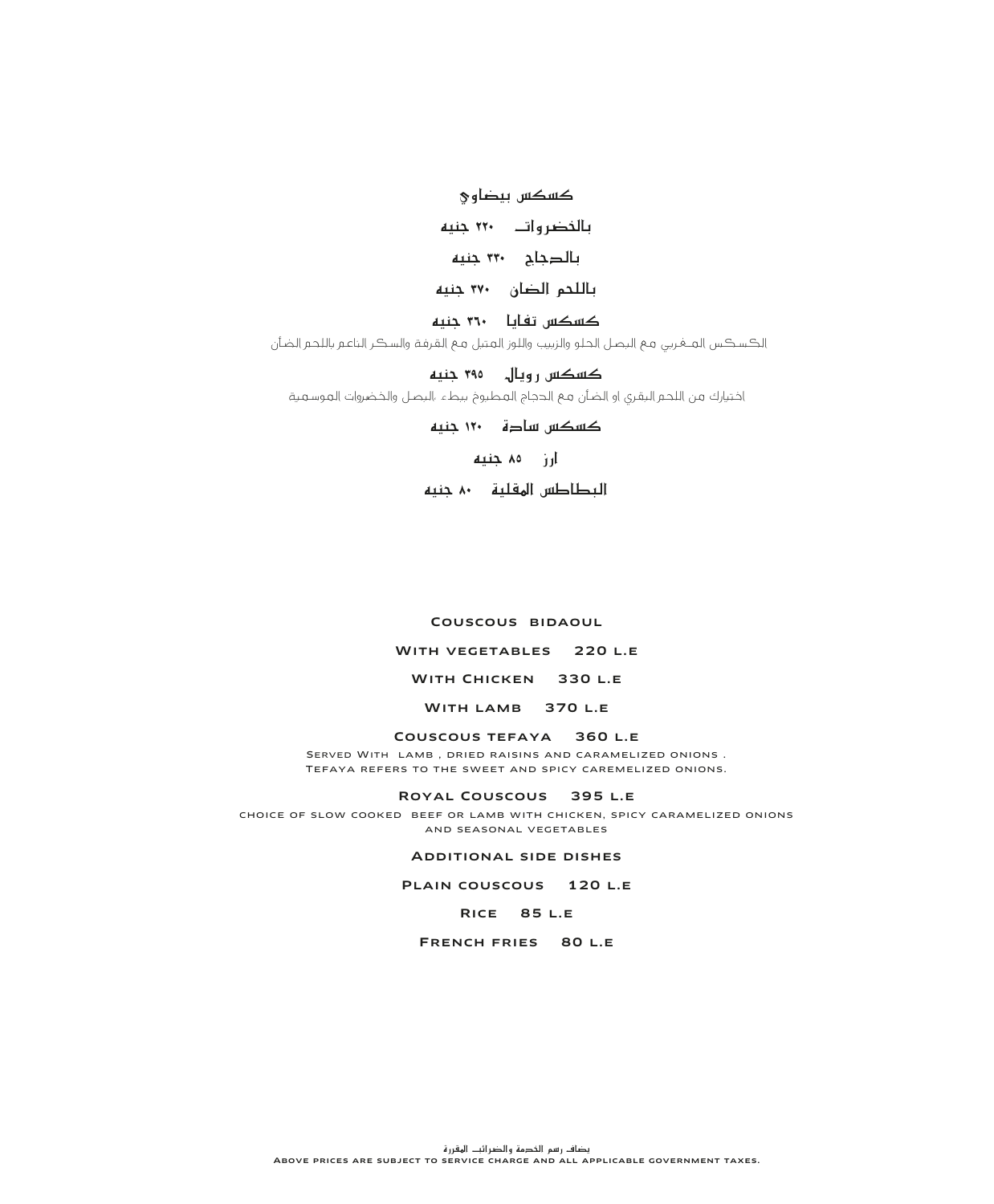الحلويات

**DESSERTS** 

![](_page_11_Picture_2.jpeg)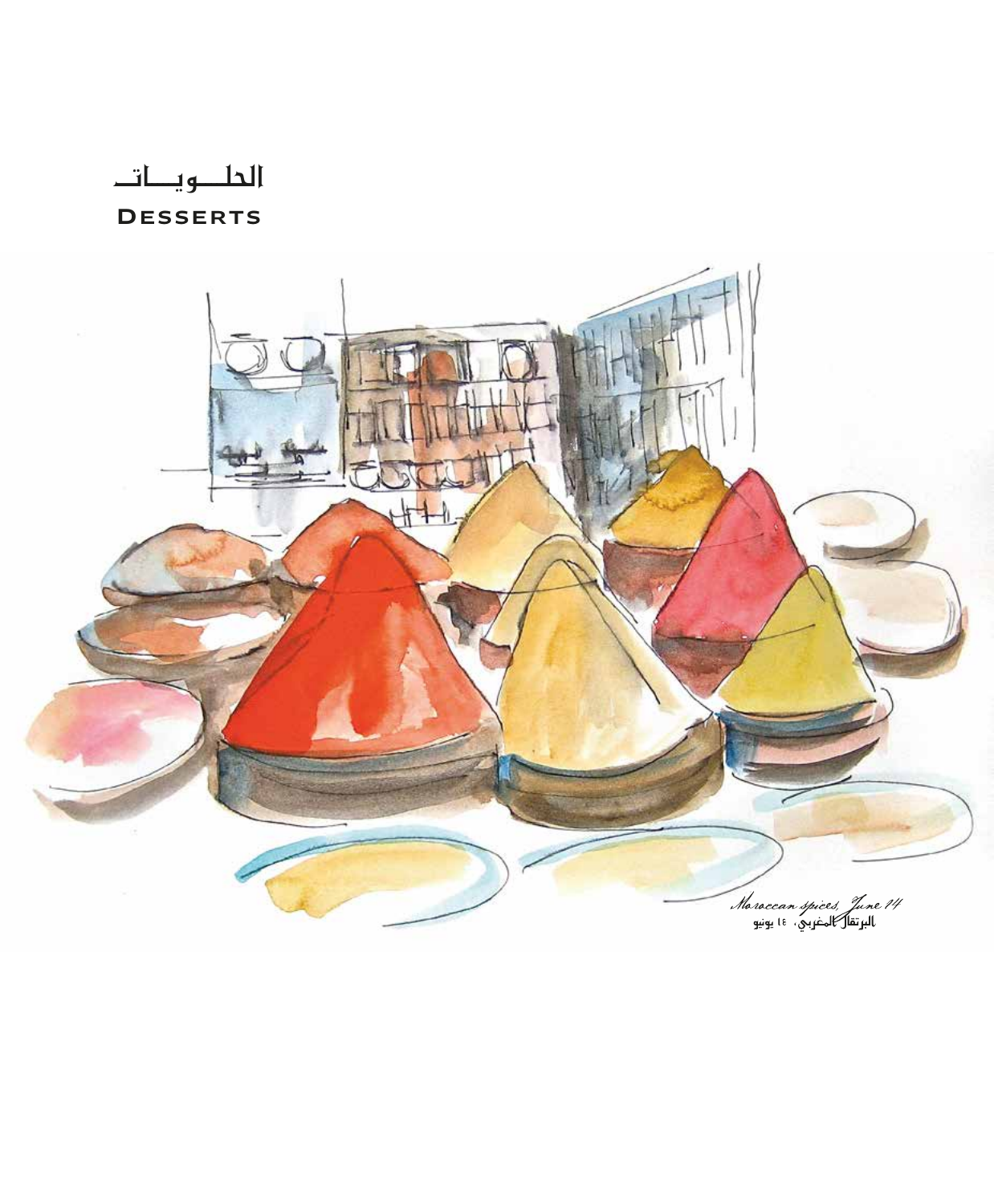## الفواكه الطازجة هئ النهاية التقليدية للوجبة الهغربية، ولكنك ما زلت تريد الحلويات الهفربية للدهاب بيه اطلبها من مسؤول المطعم

محنشة مغربية ١٣٠ جنيه

مختار أت من الفواكه الطارحة ١٤٠ جنيه

باستيلا بالكريمة واللوز ـــ ١٢٥ جنيه الرقائق المقرمش مم الزعفران ، عصير البرتقال، السكر والقرفة

> کريم کراميل ۱۱۰ جنيه ينكهة الزنجبيل والزعفران

رقائق العليفي تقدم مم المكسرات والكريمة الطازجة

> أرز بلين ۱۰۰ جنيه يقحم مـم أيس ڪريم فائيليا

تشيز كيك الفستة ١١٠ حنيه الفستق مم كيك الجبن الكريمي وصوص الفراولة

سلطة الفواكه الطازجة ١٠٠ جنيه بقدم مم الأبس كربم المفضل لدبك

## FRESH FRUITS IS THE TRADITIONAL ENDING TO A MOROCCAN MEAL. BUT YOU'LL WANT TO HAVE MOROCCAN PASTRIES ON HAND TO GO WITH. PLEASE REQUEST FROM RESTAURANT IN CHARGE.

#### MOROCCAN M'HANNCHA 130 LE

#### SEASONAL FRESH FRUITS PLATTER 140 L.E

PASTILLA WITH CREAM AND CRUSHED ALMONDS 125 L.E.

A LIGTH, CRISPY PASTRY SHELL CONCEALS SAVORY SAFFRON AND CRUNCHY TOPPING OF FRIED ALMONDS. SWEETENED AND FLAVORED WITH ORANGE FLOWER WATER. A GARNISH OF POWDERED SUGAR AND CINNAMON ADDS TO THE FABULOUS BLEND OF FLAVORS.

CREAM CARAMEL 110 L.E.

FLAVORED WITH GINGER AND SAFFRONE

### **OM ALI 130 L.E**

PUFF PASTRY SERVED WITH MIXED NUTS AND FRESH CREAM

#### RICE PUDDING 100 L.E

SERVED WITH VANILLA ICE CREAM

### CHEESE CAKE 110 L.E

PISTACHIO AND CREAM CHEESE CAKE SERVED WITH STRAWBERRY SAUCE

## FRESH FRUITS SALAD 100 L.E.

WITH YOUR FAVORITE ICE CREAM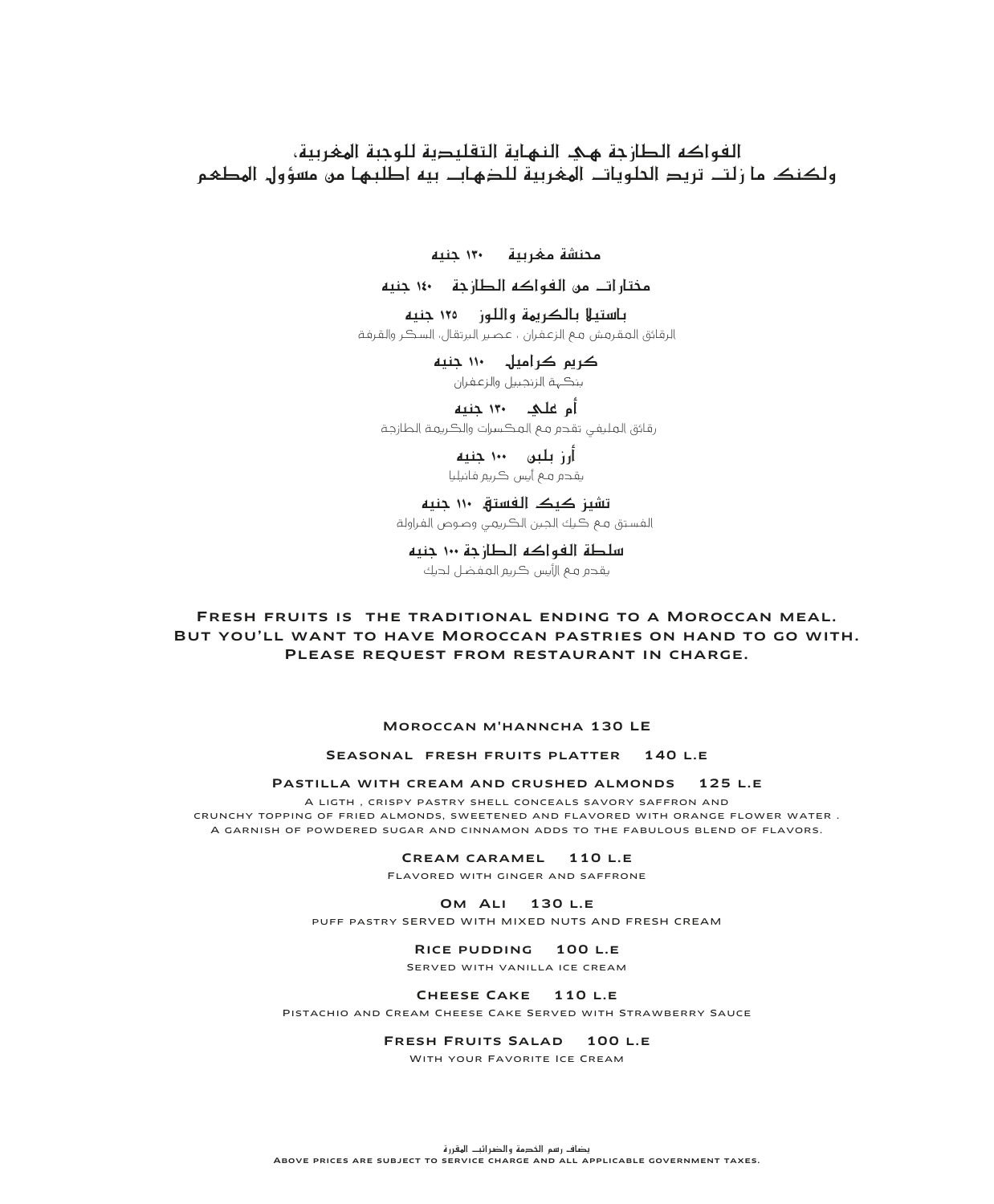القائمة المسائية **VIGHT MENU** 

متوفرة من الساغة ١١.٣٠ مساءً حتم ٢.٣٠ صباحًا AVAILABLE FROM 11 30 PM TO 2 30 AM

![](_page_13_Picture_2.jpeg)

## شوربة المحصس ١٣٠ حنيه

## شورية البصل - ١٦٠ حنيه

شورية اليصل بالكزيرة الطازجة والتوابل المـغربية .

شوربة الخضر وات (نباتي) ١٢٠ جنيه شورية الخضروات العوسعية ينكهة العشروم .

LENTIL SOUP L.E 130 ORIENTAL LENTIL CAPPUCCINO STYLE.

#### ONIONS SOUP L.E 160

CARAMELIZED ONION SOUP SCENTED WITH FRESH CORIANDER AND MOROCCAN SPICES.

#### VEGETABLES SOUP (V) L.E 120

SPRING VEGETABLES SOUP WITH ESSENCE OF MUSHROOMS.

![](_page_13_Picture_14.jpeg)

## شرائح السالمون المدخن \_\_\_\*٢٤ حنيه

يقدم مع الكابري، سلطة الأفوكادو وخبز التوست المحمص .

## سبرنح رول ۱۸۰ جنیه

محشو بالجبن الكممبير ويقدم على الخس .

## سلطة السيزار

خس مـم الأنشـوجـة، صـوص الثوم وجـين البارمـيزان مم اختيارڪم من الجمبري ٢٣٠ جنيه أو صـدور الـدجـاج الـمـشـوي • ١٨ جنيه

## SMOKED SALMON L.E 240

SERVED WITH CAPERS, AVOCADO SALAD AND TOAST BREAD.

### SPRING ROLLS L.E 180

STUFFED WITH CAMEMBERT CHEESE ON BED OF CURLY LETTUCE.

#### CAESAR SALAD

LETTUCE WITH ANCHOVIES, GARLIC DRESSING AND PARMESAN CHEESE YOUR CHOISE OF SHRIMPS L.E 230 OR GRILLED CHICKEN BREAST L.E 180

![](_page_13_Picture_27.jpeg)

## **SANDWICHES**

جميع السندوتشات تقدم مع البطاطس المقلية والمخللات ALL SANDWICHES SERVED WITH FRENCH FRIES AND PICKLES

> کلوب ساندوتش ۲۱۰ جنیه صـدور ديك رومـي مـدخـن ، لحـم بقـري مـدخَـن، بيض، جـبن، خـس مـع الـطـمـاطـم

ساندوتش سالمون المدخن م٢٤٠ جنيه .<br>السالمون المحخن مم الكابري في خبز التوست البني مم كريمة الجبن بالشبت ، حلقات البصل والليمون.

#### CLUB SANDWICH 260 L.E

TURKEY BREAST, SMOKED BEEF, EGGS, CHEESE, LETTUCE AND TOMATOES

#### SMOKED SALMON SANDWICH 240 L.E

SMOKED SALMON, CAPERS ON BROWN TOAST BREAD WITH CREAM CHEESE DILL, ONIONS SLICES AND LEMON

يضاف رسم الخدمة والضرائب الهقررة

ABOVE PRICES ARE SUBJECT TO SERVICE CHARGE AND ALL APPLICABLE GOVERNMENT TAXES.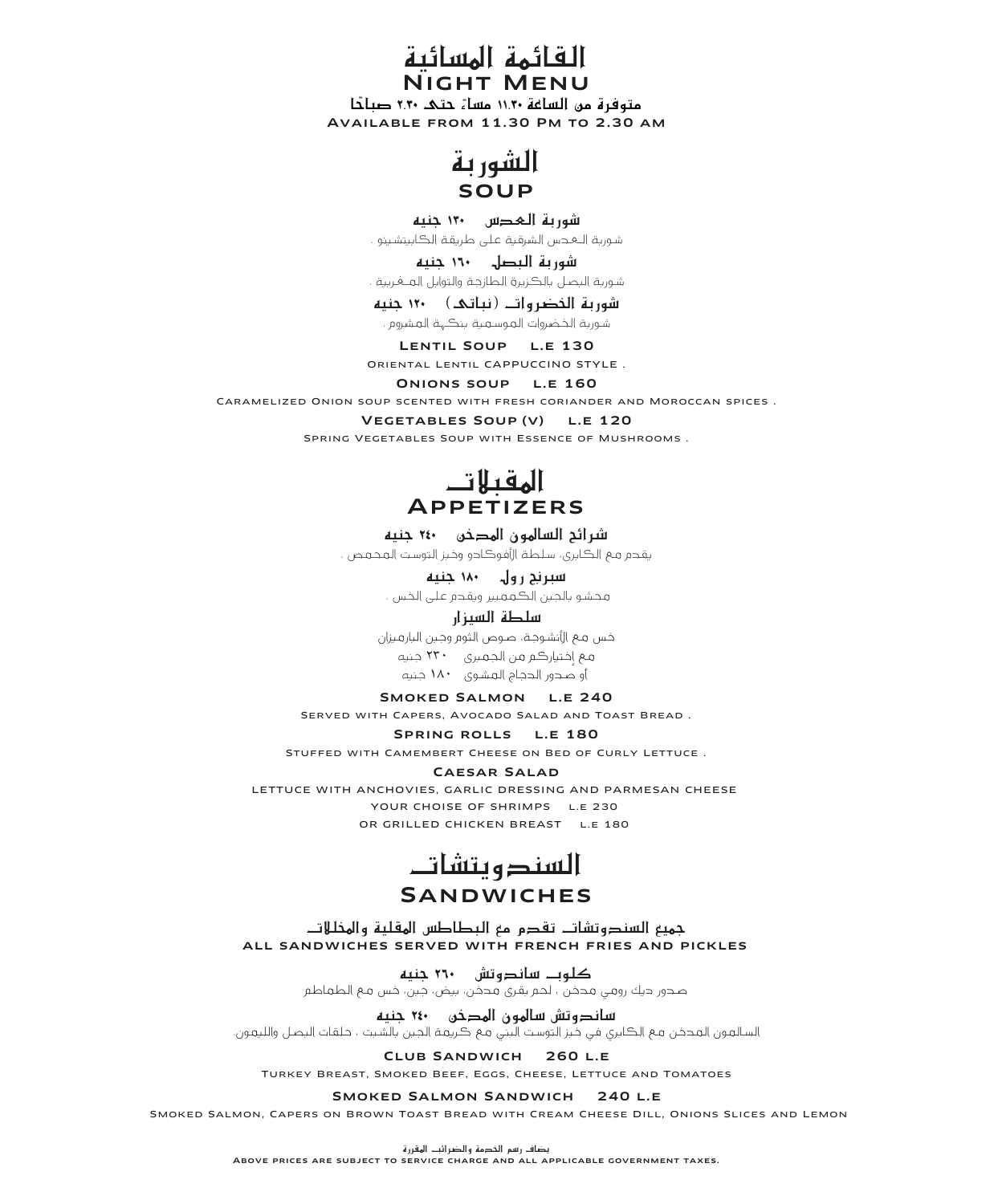# الهكر ونة

## **PASTA**

إختيار كم من الهكرونة

سباجيتك، تاجلياتيلڪ، بينا مع إختيار كم من الصلصة المفضلة

مشروم بالكريهة. بيستو الريحان، النابوليتان ١٨٠ جنيه

البولونيز ٢١٠ حنيه

A PASTA OF YOUR CHOICE SPAGHETTI, TAGLIATELLE OR PENNA WITH SAUCE OF YOUR CHOICE MUSHROOM CREAM, PESTO OR NAPOLITAN 180 L.E BOLOGNAISE 210 L.E.

# الىىنزا

## $PIZZA$

مار جریتا (نباتی) ۲۱۰ جنیه .<br>صوص الطماطم ، ريحان طازج مـم جـبن المـوتزاريلا

نايوليتانا ٢١٠ حنيه صـوص الطـعـاطـم ، أنشـوجـة ، كـابري مــم جـبن الـمـوتزاريلا

بيتزا خضراوات (نباتي) ٢٢٠ جنيه

صـوص الـطـمـاطـم ، باخنجـان مـشـوى ، مـشروم ، خـرشـوف ، زيتون أسـوح مـم جـبن الـمـوتزاريلا

أربع أنواع من الجبن ٢٣٠ جنيه 

> MARGHERITA (V) 210 L.E TOMATO, FRESH BASIL AND MOZZARELLA CHEESE

NAPOLITANA 210 L.E TOMATO SAUCE, ANCHOVIES, CAPERS, AND MOZZARELLA CHEESE

VEGETARIAN (V) 220 L.E

TOMATO SAUCE, GRILLED EGGPLANT, MUSHROOMS, ARTICHOKES, OLIVES AND MOZZARELLA CHEESE

**QUATTRO FROMAGES 230 L.E** TOMATO SAUCE, GOAT CHEESE, BLUE CHEESE, EMMENTAL, HALOUMI & OLIVE AND MOZZARELLA CHEESE

# الأطباق الرئيسية والحانبية

## **MAIN COURSE AND SIDE DISH**

سمک مشوی ۳۹۰ حنبه

شريحة سعك قاروص مع صلصة الطعاطم البرفنسال ويقدم مع البطاطس المسلوقة والزيتون البوريه

فيليه لحم بقرى مع الهشروم السوتيه ـــ ٥٥٠ جنيه يقدم مم صوص الفلفل الأسود والفاصوليا الخضراء وبطاطس دوفينواز

**دجاج مشوی ۲۹۰ جنیه**<br>حجاج متبل باللیمون والروز ماری مـم زیدة الأعشاب

GRILLED FISH 360 L.E ESCALOPE OF SEABASS PROVENCAL SERVED WITH BOILED POTATO AND OLIVES TAPENADE

SEARED BEEF FILLET WITH SAUTÉED MUSHROOMS 550 L.E. PEPPER CORN SAUCE SERVED WITH STRING BEANS, DAUPHINOISE POTATOES

GRILLED CHICKEN 290 L.E

MARINATED WITH LEMON AND ROSEMARY WITH HERB BUTTER

يضاف رسم الخدمة والضرائب الهقررة ABOVE PRICES ARE SUBJECT TO SERVICE CHARGE AND ALL APPLICABLE GOVERNMENT TAXES.